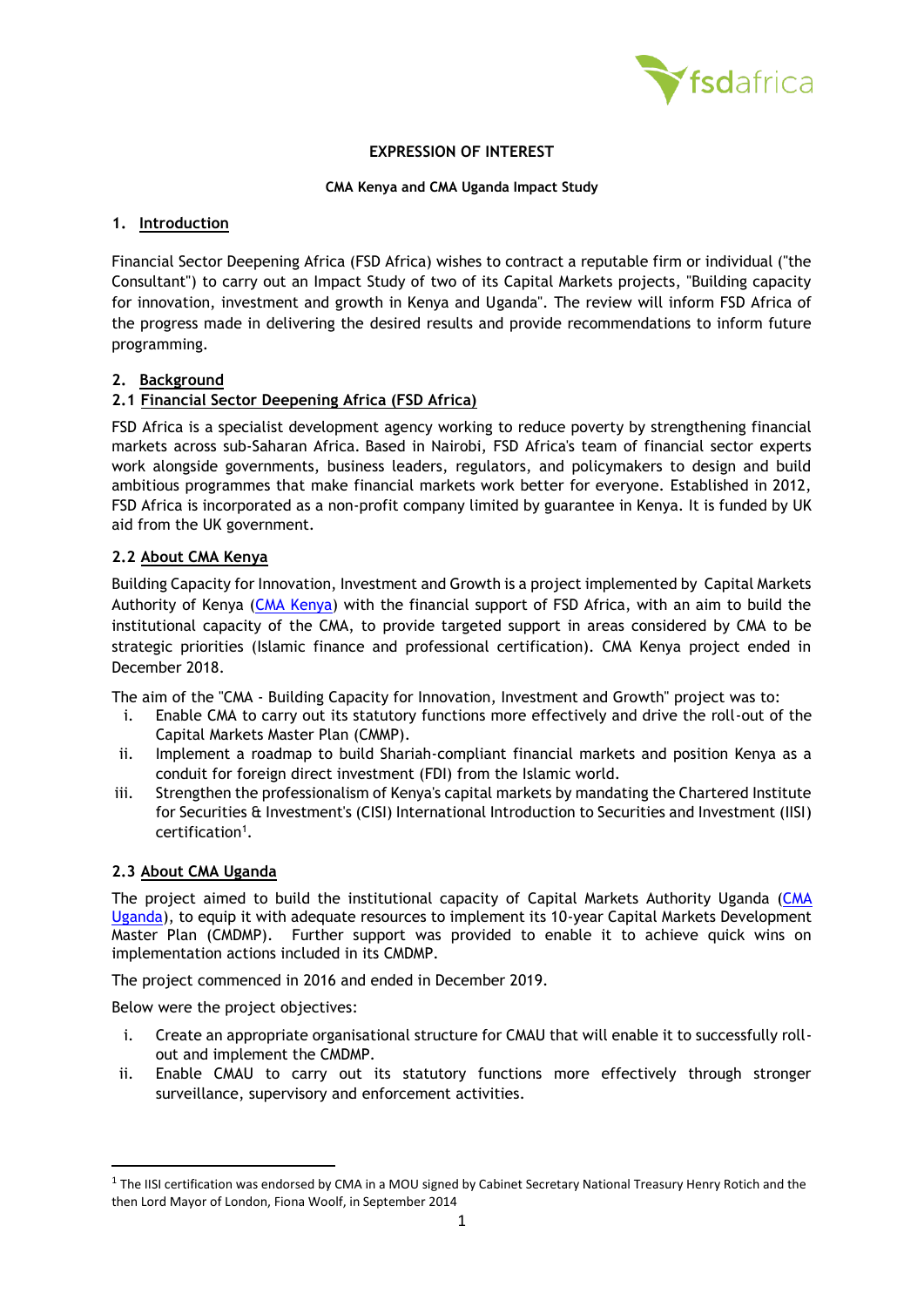

- iii. Increase the level of professionalism within the capital markets by supporting the tailoring of Level II International Introduction to Securities and Investment (IISI) examination, set by CISI, to the local regulatory setting.
- iv. Support a range of regulatory reforms aimed at rationalising, simplifying and modernising the regulatory framework for capital markets in Uganda. These included: Communications strategy, Corporate Bond Guidelines review (currently ongoing), Collective Investment Schemes Act review.

# **Objective**

The overall objective of this study is to facilitate a better understanding of the performance and impact of the projects. The Consultant is expected to measure the Projects' performance against the Projects' set targets and should tailor the methodology and tools for the Impact Study, specifically for that purpose.

The purpose of this call for expression of interest is, therefore, to enable FSD Africa to identify a consultant(s) who may be engaged to work with CMA Kenya, CMA Uganda and other relevant stakeholders.

Successful consultants under this call for EOIs will then be invited to submit bids based on specific terms of reference.

## **3. Expressions of Interest**

Procurement of the Services is subject to a full international tender. This requires a two-part process:

- In the first part, Expressions of Interest (EOI) are invited from qualifying firms in an open tender. This invitation is open for a minimum of 20 calendar days.
- In the second part, following a shortlisting process, FSD Africa will issue an Invitation to Tender to shortlisted firms.

At this point, FSD Africa is inviting EOIs from suitably qualified consulting/advisory firms. Consultants wishing to be considered for shortlisting will need to demonstrate some/all of the following:

- The firm must demonstrate experience in carrying out evaluations on Capital Markets and capacity building interventions. The firm or its Team Leader should, therefore, provide proof (attach reports) of having undertaken at least three similar assignments within the last five years.
- Demonstrated deductive reasoning skills, including the ability to make projections on project performance and make evidence-based recommendations to improve project performance
- The firm must have good knowledge of financial markets sub-Saharan Africa. Experience in similar work in Sub-Saharan Africa or other emerging economies or comparable markets
- A firm must have the capacity/networks to engage intensively with this assignment and available to start at the required time.

Please note – a fully costed proposal and/or detailed work plan is not required at this stage.

Your/your consortium's EOI should contain:

- names, CVs and location of key individuals
- an outline of team structure
- Daily rates of the team members. Currency preferably in USD/GBP
- a short statement of why you believe your firm has the right experience and blend of expertise for this assignment
- a short description of anticipated risks and how you would expect to deal with these